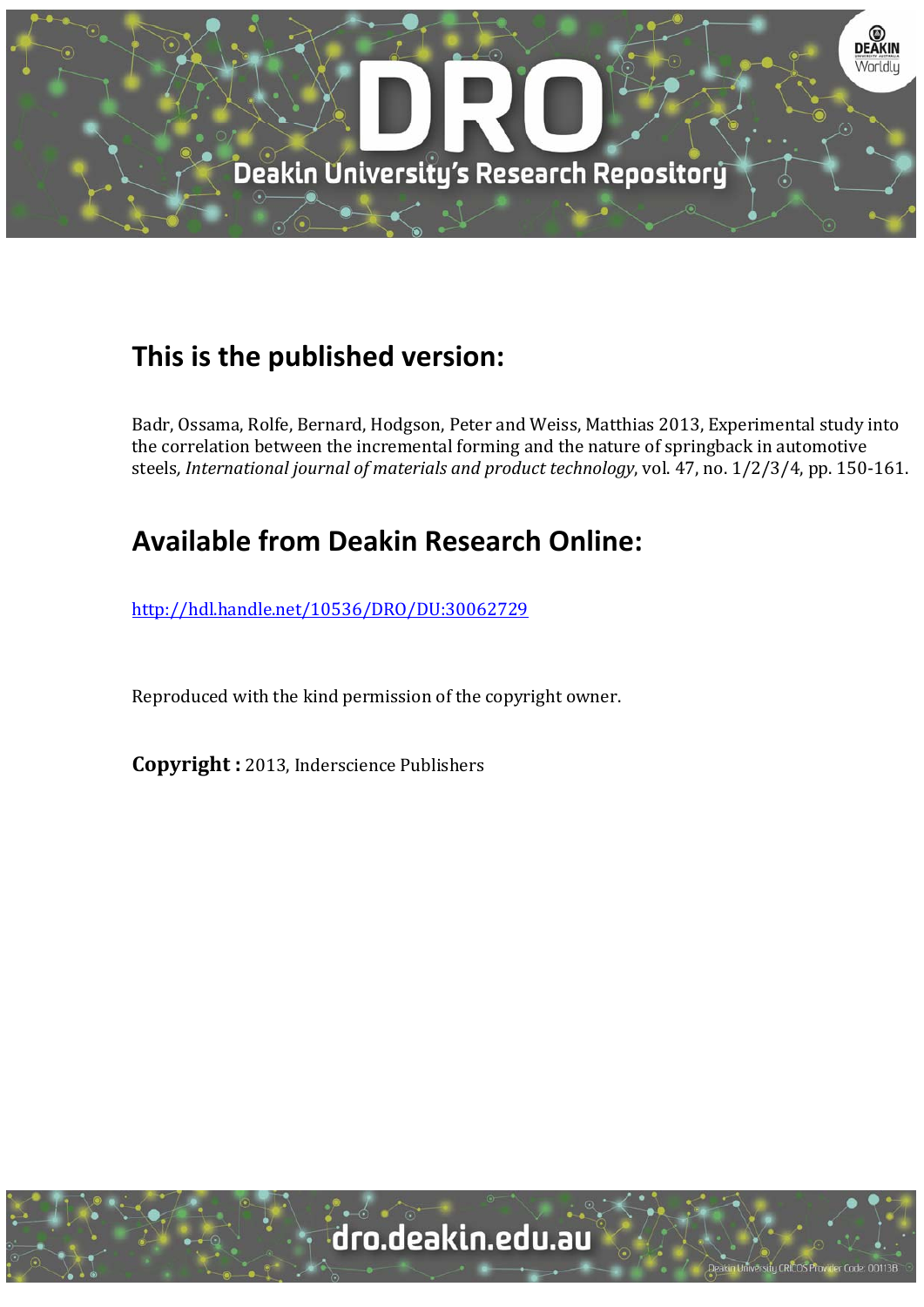# **Experimental study into the correlation between the incremental forming and the nature of springback in automotive steels**

# Ossama Mamdouh Badr\*

Institute for Frontier Materials, Deakin University, Waurn Ponds, Pigdons Rd., Vic. 3217, Australia E-mail: obadr@deakin.edu \*Corresponding author

# Bernard Rolfe

School of Engineering, Deakin University, Waurn Ponds, Pigdons Rd., VIC. 3216, Australia E-mail: bernard.rolfe@deakin.edu.au

# Peter Hodgson and Matthias Weiss

Institute for Frontier Materials, Deakin University, Waurn Ponds, Pigdons Rd., Vic. 3217, Australia E-mail: peter.hodgson@deakin.edu.au E-mail: matthias.weiss@deakin.edu.au

**Abstract:** Bending in a V-die has been well covered in the literature and the results have been used to indicate the out-come of bending in cold roll forming. However, recent work comparing springback between roll forming and single step bending has found lower springback in the roll forming process compared to single step bending. Roll forming is an incremental bending process and in this study a V-section was formed in a single operation and in multiple steps and the springback determined. The springback in V-die forming was significantly reduced by incremental forming. This suggests that the lower springback determined in roll forming compared to single step bending may be related to the incremental nature of the roll forming process.

**Keywords:** bending; springback; incremental bending; automotive steels; roll forming.

**Reference** to this paper should be made as follows: Badr, O.M., Rolfe, B., Hodgson, P. and Weiss, M. (2013) 'Experimental study into the correlation between the incremental forming and the nature of springback in automotive steels', *Int. J. Materials and Product Technology*, Vol. 47, Nos. 1/2/3/4, pp.150–161.

**Biographical notes:** Ossama Mamdouh Badr is a Research Assistant and PhD student in the Institute for Frontier Materials.

Copyright © 2013 Inderscience Enterprises Ltd.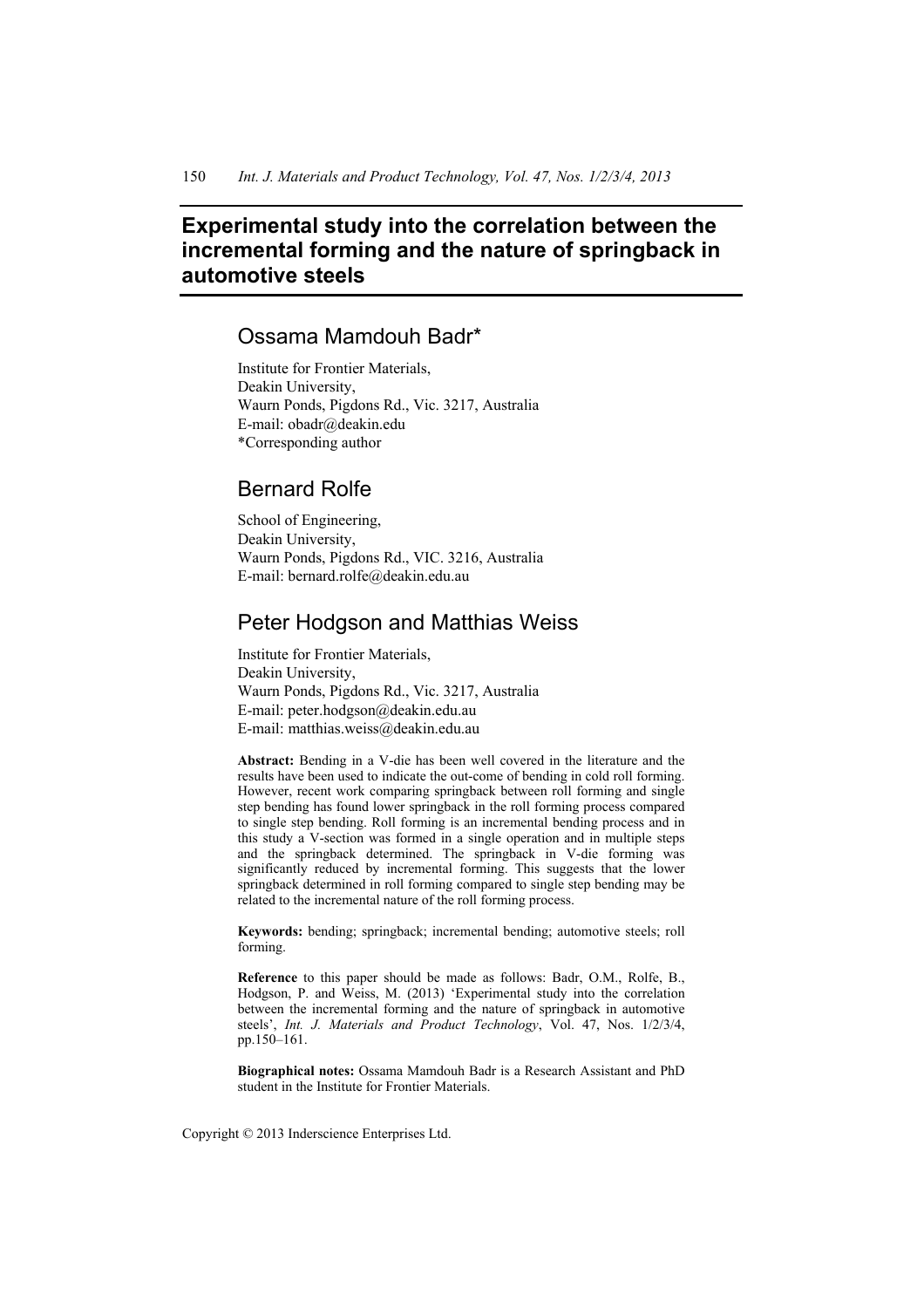Bernard Rolfe. is an Associate Professor in the School of Engineering and Deakin University Group Leader of sheet metal forming and material modelling.

Peter Hodgson is an Australian Laureate Fellow and the Director of the Institute for Frontier Materials.

Matthias Weiss is a Senior Research Fellow and Group Leader of sheet metal forming, Institute for Frontier Materials.

This paper is a revised and expanded version of a paper entitled 'Experimental investigation of the effect of incremental bending on springback in auto-motive steels' presented at the AMPT 2012, Wollongong, Australia, 23–26 September.

# **1 Introduction**

Roll forming is a metal forming process that allows the manufacture of complex shapes from materials that show high strength combined with limited ductility such as Advanced High Strength Steels (AHSS) (Salonitis et al., 2009) and is gaining increasing interest in all areas of daily life such as automotive, aircraft, construction and general manufacturing industries (Semiatin, 2006; Mynors et al., 2006; Sweeney and Grunewald, 2003).

One major concern in the forming of AHSS is springback (Lawanwong and Premanond, 2010; Tekiner, 2004). Due to their high material strength AHSS and UHSS generally show higher springback than conventional steels which can lead to part dimensions that are out of tolerance (Garcia-Romeu et al., 2007). After springback, the final bent angle  $(\theta_i)$  is smaller and the final bent radius  $(R_i)$  is larger upon unloading than during loading (Lawanwong and Premanond, 2010; Tekiner, 2004; Tekaslan et al., 2006) as shown in Figure 1.

A literature survey has shown that the experiments carried out in simple bending allow the main factors that influence spring-back to be stated (Liu et al., 2007). Although they all affect the springback level to some extent, their individual influence varies. These factors can be grouped in the following sets:

**Figure 1** Springback phenomenon in bending process



*Source:* Lawanwong and Premanond (2010) and Tekiner (2004)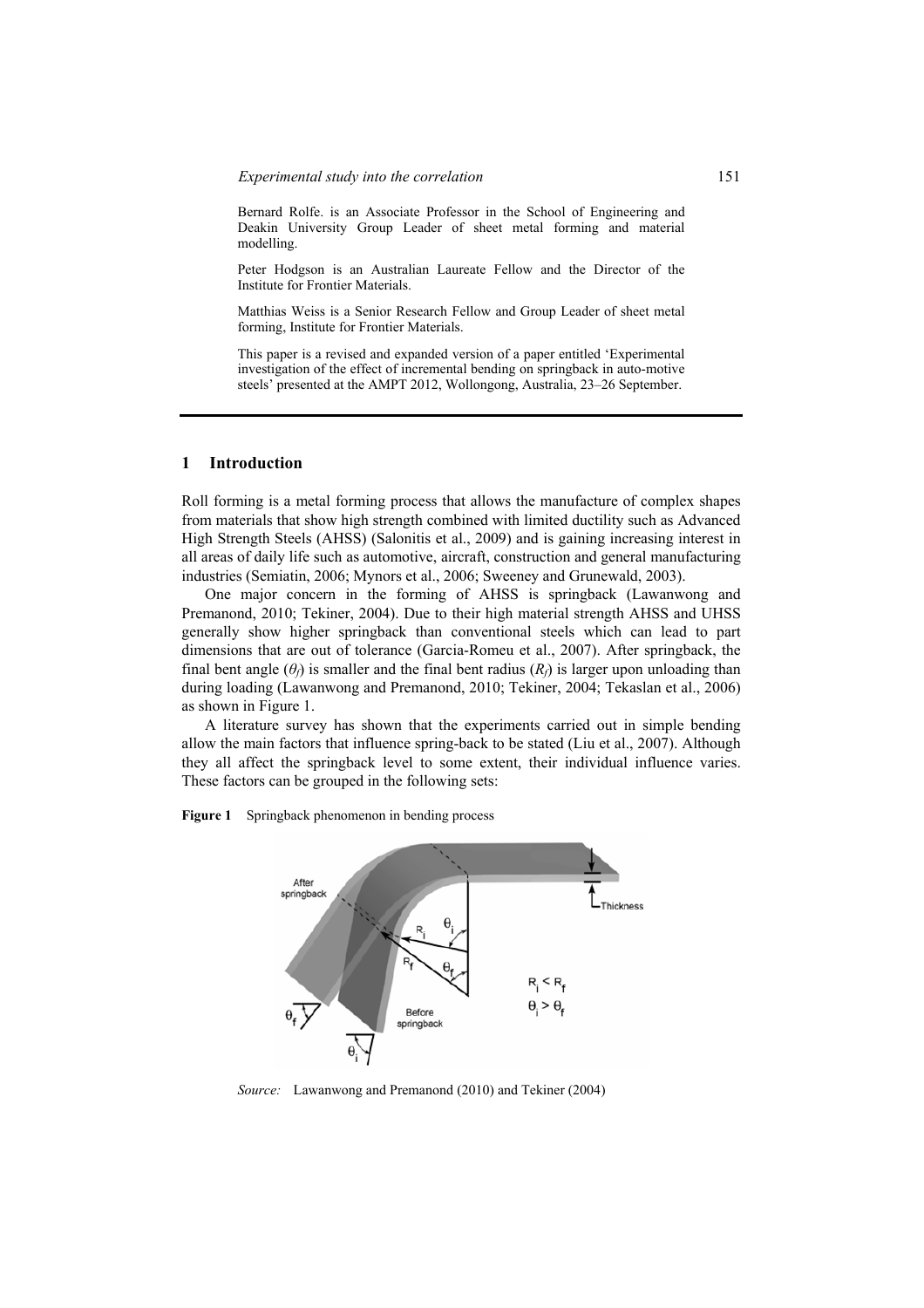- Part geometry: springback has been correlated to the bending angle, the sheet thickness and the minimum bend ratio (Tekiner, 2004; Garcia-Romeu et al., 2007).
- Forming/bending tool geometry: Punch radius and die opening have been shown to significantly influence springback (Vasudevan et al., 2011).
- Process conditions: The usual process parameters considered are applied load and the contact condition between the tool and the metal strip (Zhang et al., 2007; Andersson, 2005; Huang and Leu, 1998), i.e., friction, contact time (Tekaslan et al., 2006), tool gap as well as speed and the travel distance of the forming tools (Vasudevan et al., 2011).
- Material properties: the most significant properties considered are yield strength, Young's modulus and the ratio of the yield strength to the Young's modulus, the strain hardening component (Lawanwong and Premanond, 2010; Sadagopan and Urban, 2003) and plastic strain ratio (anisotropy) (Verma and Haldar, 2007).
- Interaction effect among above parameters: the link between some parameters is significant to springback; this includes the ratio of the die opening (Garcia-Romeu et al., 2007) and the bend radius to the materials thickness as well as the coupled effects of material properties and process parameters (Jiang et al., 2010).

In roll forming springback can be compensated for by simple approaches. However, to account and compensate for springback in roll forming the amount of springback needs to be estimated in advance so that compensation can be incorporated in the process design.

In a recent study Weiss et al. suggested to use a simple bending test to estimate springback in roll forming. In their study, a V-section was formed using a five-station roll forming process and by single step V-bending. They observed higher springback in single step bending compared to roll forming (Weiss et al., 2012).

One can suggest that the difference in springback between roll forming and the single step V-bending processes may be due to the incremental nature of the roll forming process where the sheet is bent into shape by successive roll stands. To investigate this, in this study incremental V-bending tests were performed on the same steel types as used in the study of Weiss et al and the springback determined. The results show that springback in bending reduces with increasing number of forming steps. This suggests that the differences in springback between single step bending and roll forming reported by Weiss et al. is indeed to some extend due to the incremental nature of the roll forming process.

#### **2 Experiments**

#### *2.1 Material characterisation*

Six types of automotive steel having thicknesses in the range of 1.6 to 2.0 mm were tested; the thickness and yield strength levels of all steels are given in Table 1.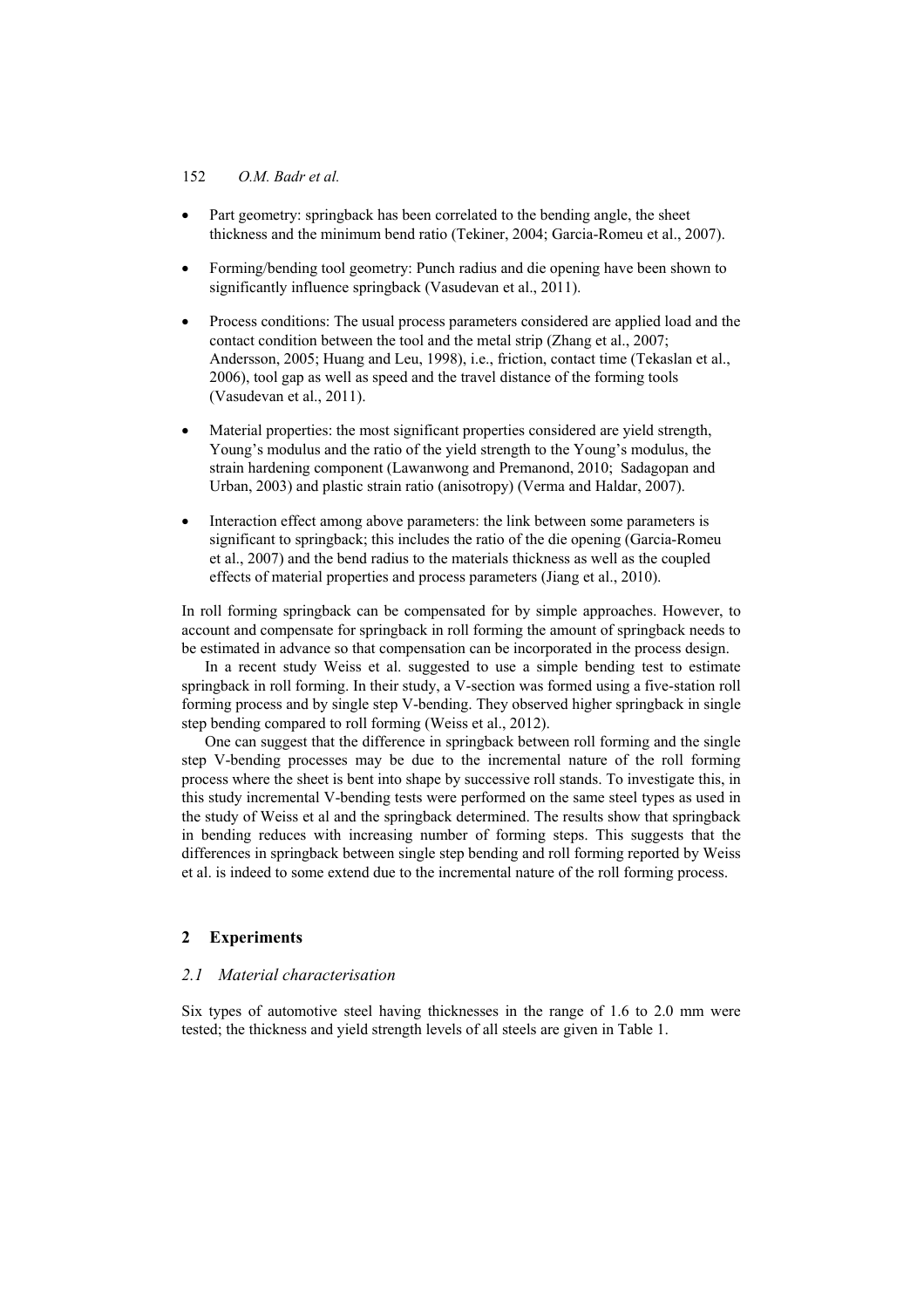| Steel type                                                                      | Yield strength<br>(MPa) | <i>Thickness</i><br>(mm) |
|---------------------------------------------------------------------------------|-------------------------|--------------------------|
| Galvabond (GVZ): hot-dipped zinc coated commercial<br>forming steel             | 245                     | 1.9                      |
| Zincanneal (GVA): hot-dipped zinc/iron alloy coated<br>commercial forming steel | 278                     | 1.9                      |
| Mild steel                                                                      | 288                     | 2.0                      |
| XF300: extra formable steel                                                     | 322                     | 1.60                     |
| XF400: extra formable structural steel                                          | 418                     | 1.80                     |
| DP780: dual phase steel                                                         | 580                     | 2.0                      |

**Table 1** Material yield strengths and thicknesses of the six steel types investigated in this study

The chemical composition of above steels is given in Weiss et al. (2012).

A 100 kN Instron was used to carry out the tensile tests according to the Australian standard AS 1391–1991. All specimens were tested in the transverse direction with a gauge length of 50 mm and a cross-head speed of 2 mm/min using a non-contact extensometer. Three replicas were performed and the true stress – strain curves are shown in Figure 2.

Figure 2 True stress-strain curves for all steels tested in tension in the transverse direction (see online version for colours)



## *2.2 V-die forming*

The single step V-die bending tests were performed in an Instron testing machine, 30 kN SD with the tool set shown in Figure 3. Two profile radii 5 and 15 mm were formed. Specimens were cut in the transverse direction with a length of 75 mm and a width of 20 mm. Three samples from each material were tested for each condition in an unlubricated operation. Coining was excluded by pre- tests in order to obtain the correct punch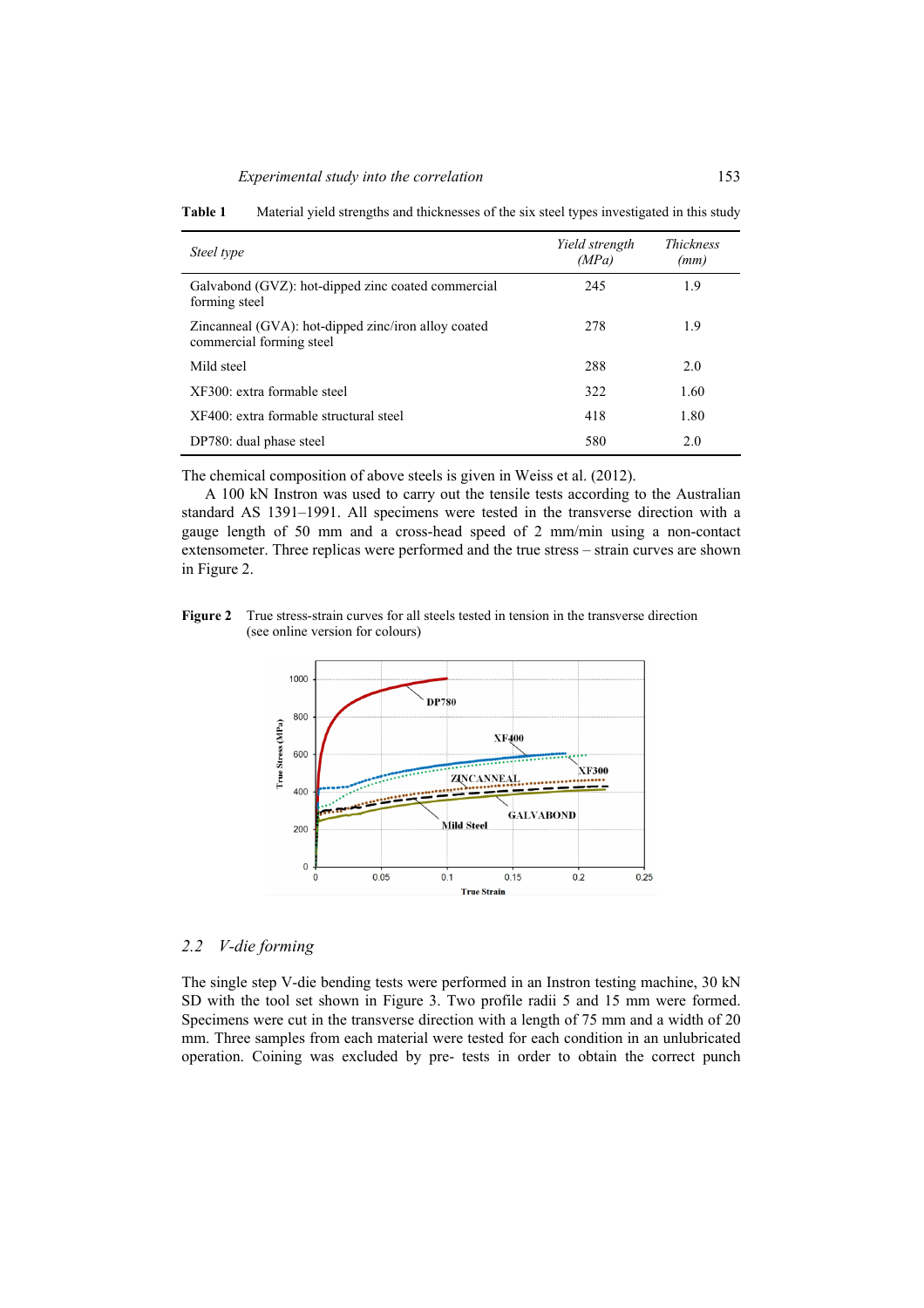displacement. The samples were positioned on the top of the die surface and then forced into the die with a crosshead speed of 0.1 mm/ min (Figure 3).



**Figure 3** V-bending test under loading (see online version for colours)

The springback was determined using an optical method; for this photograph was taken under loading (Figure 3) and after release (Figure 4). The angles under load,  $\theta_1$ , and after release,  $\theta$ <sup>*u*</sup> were, measured using the CAD software package 'SOLIDWORKS'.

**Figure 4** V-bending test after releasing punch load, (a) punch radius 15 mm (b) 5 mm (see online version for colours)



The springback was calculated using equation (1) as shown in Figure 5.

$$
\Delta\theta = \theta_u - \theta_l \tag{1}
$$

For the incremental bending tests, the radius was formed through sequential bending steps, eight steps in total. For this, the punch was moved down in a number of forming steps N followed by the release of the sample at the end of each step (Figure 6).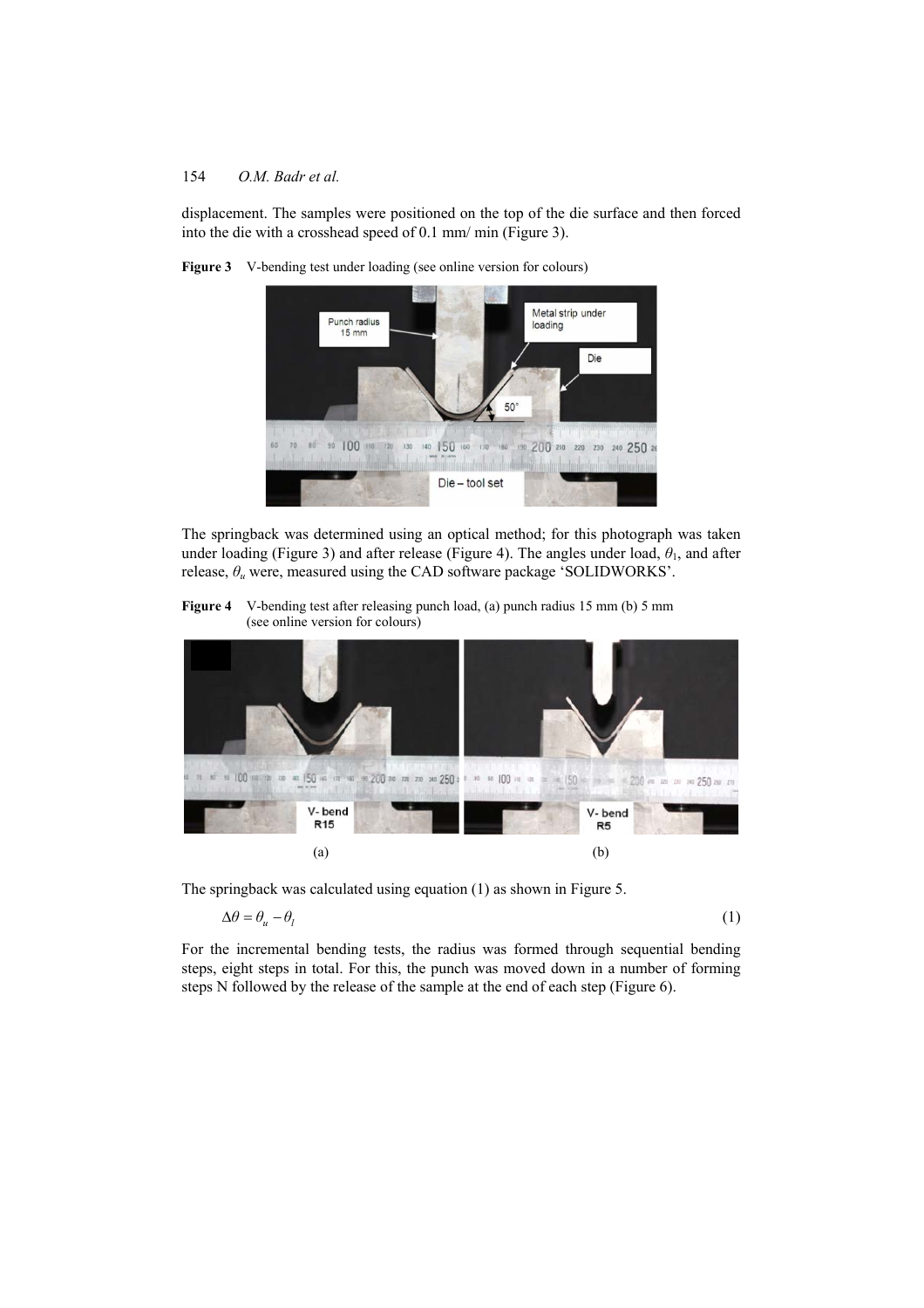







The incremental punch strokes *sinc* were evenly distributed over the full punch displacement  $s_d$  and calculated using the equation (2). One set of incremental forming steps is shown in Table 2, for the DP780 steel and a full punch stroke  $s_d = 26.5$  mm.

$$
s_{inc} = s_d / N \tag{2}
$$

**Table 2** Schematic of sequential V-bends with incremental punch displacement;  $s_d = 26.5$  mm for DP780 steel

| $\boldsymbol{N}$ | $S_{inc}(mm)$ |       |        |       |       |       |       |       |  |
|------------------|---------------|-------|--------|-------|-------|-------|-------|-------|--|
|                  | $S_d$         |       |        |       |       |       |       |       |  |
| 2                | 13.25         | $S_d$ |        |       |       |       |       |       |  |
| 3                | 8.33          | 17.67 | $S_d$  |       |       |       |       |       |  |
| $\overline{4}$   | 6.63          | 13.25 | 19.875 | $S_d$ |       |       |       |       |  |
| 5                | 5.3           | 10.6  | 15.9   | 21.2  | $S_d$ |       |       |       |  |
| 6                | 4.42          | 8.84  | 13.26  | 17.86 | 22.1  | $S_d$ |       |       |  |
| 7                | 3.78          | 7.57  | 11.34  | 15.12 | 18.90 | 22.68 | $S_d$ |       |  |
| 8                | 3.31          | 6.3   | 9.93   | 13.25 | 16.56 | 19.87 | 23.2  | $S_d$ |  |

Note:  $S_d = 26.5$  mm for DP780 and the mild steel and 26.6 mm for GVZ and GVA, while 26.7 and 26.9 mm for XF400 and XF300 respectively.

Springback was determined after the final forming step using the same optical technique mentioned above.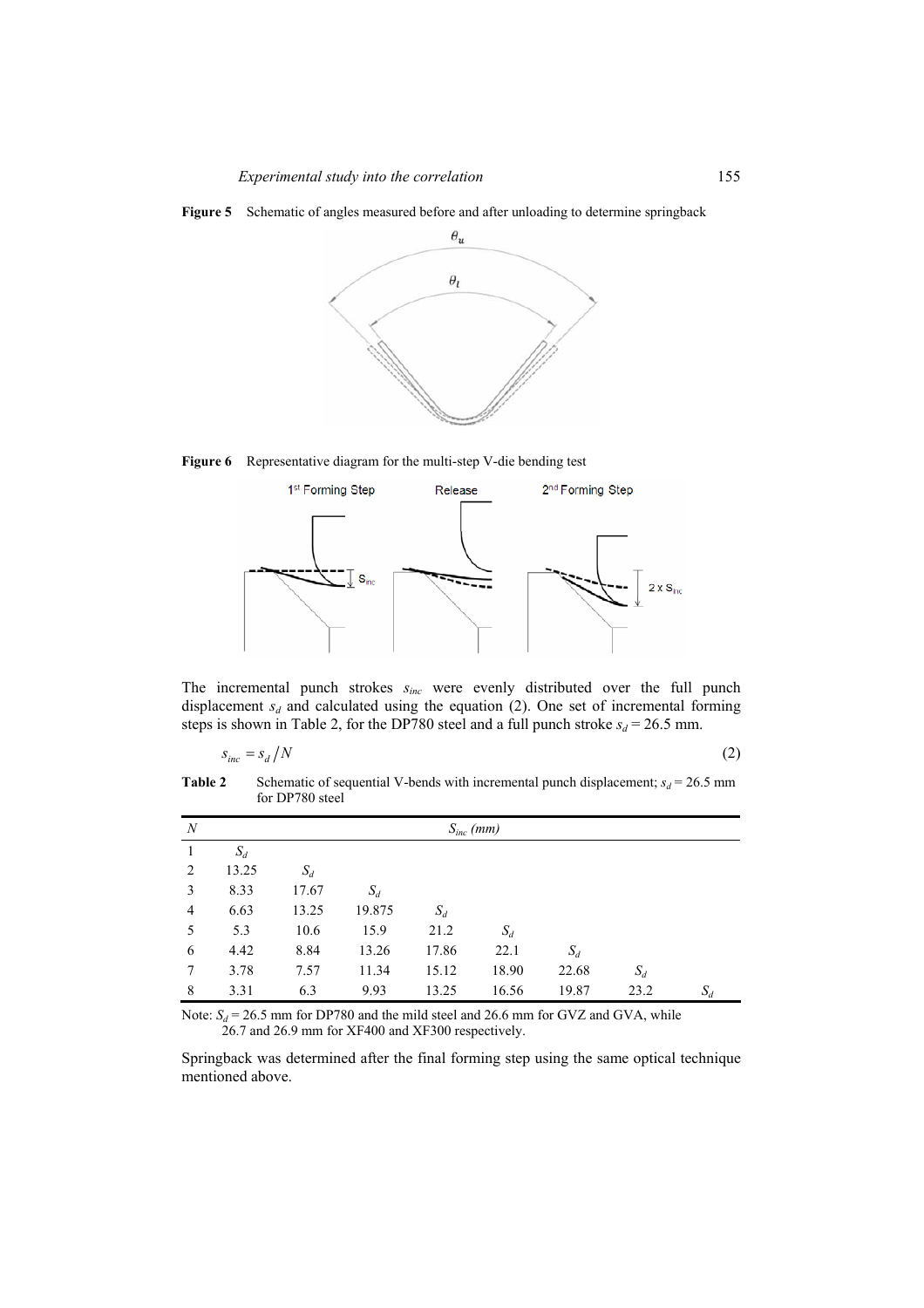#### **3 Results and discussion**

### *3.1 Single V-bend*

The experimental results for the single step V-die bending tests are shown for both bending radii in Figure 7. It can be seen that springback increases with increasing bend radius. The magnitude of increase in springback between the 5 and the 15 mm radius is around 50% for all steels tested. Additionally to that springback increased with the yield strength of the material being formed (Table 1) and this agrees with the literature (Frącz and Stachowicz, 2008). Even though R5 is one-third of R15, the springback only decreases by 50% and not by 33.33% as would be predicted by a simple bending and springback model.



**Figure 7** Springback comparison in a single V-bend between R15 and R5 mm (see online version for colours)

#### *3.2 Incremental deformation*

The springback angles determined in the incremental V-bend tests are shown for both bending radii in Figures 8 and 9. For all steels, springback decreased with increasing number of forming steps. However the reduction in springback depends on the steel type. It can be seen that the DP780 steel shows the highest reduction in springback (degree) with increasing number of forming steps compared to the other steel types.

Springback seems to reduce in a linear manner with the number of forming steps used to form the radius. However, especially for the profile radius R5 the magnitude of springback reduction achieved with increasing the number for forming steps reduces significantly when using more than 5 incremental forming steps. Close investigation of the incremental bending tests shows (Figure 10) that at the end of each bending step the bending angle is larger than the supposed bending angle given by the tooling which is 80° (Figure 10 – single step). The final difference in bending angle after eight incremental forming steps, determined for the DP780 is 2.3° for a formed profile radius of R15 and 1.9° for R5 [Figure 10(a) and Figure 10(b) respectively]. This indicates that during incremental bending the material is slightly coined causing the bending region to be flattened and the profile to be over-bent. Even though the degree of over bending achieved is small it results in the reduction of springback possibly due to the accumulation of plastic strain in the bending region.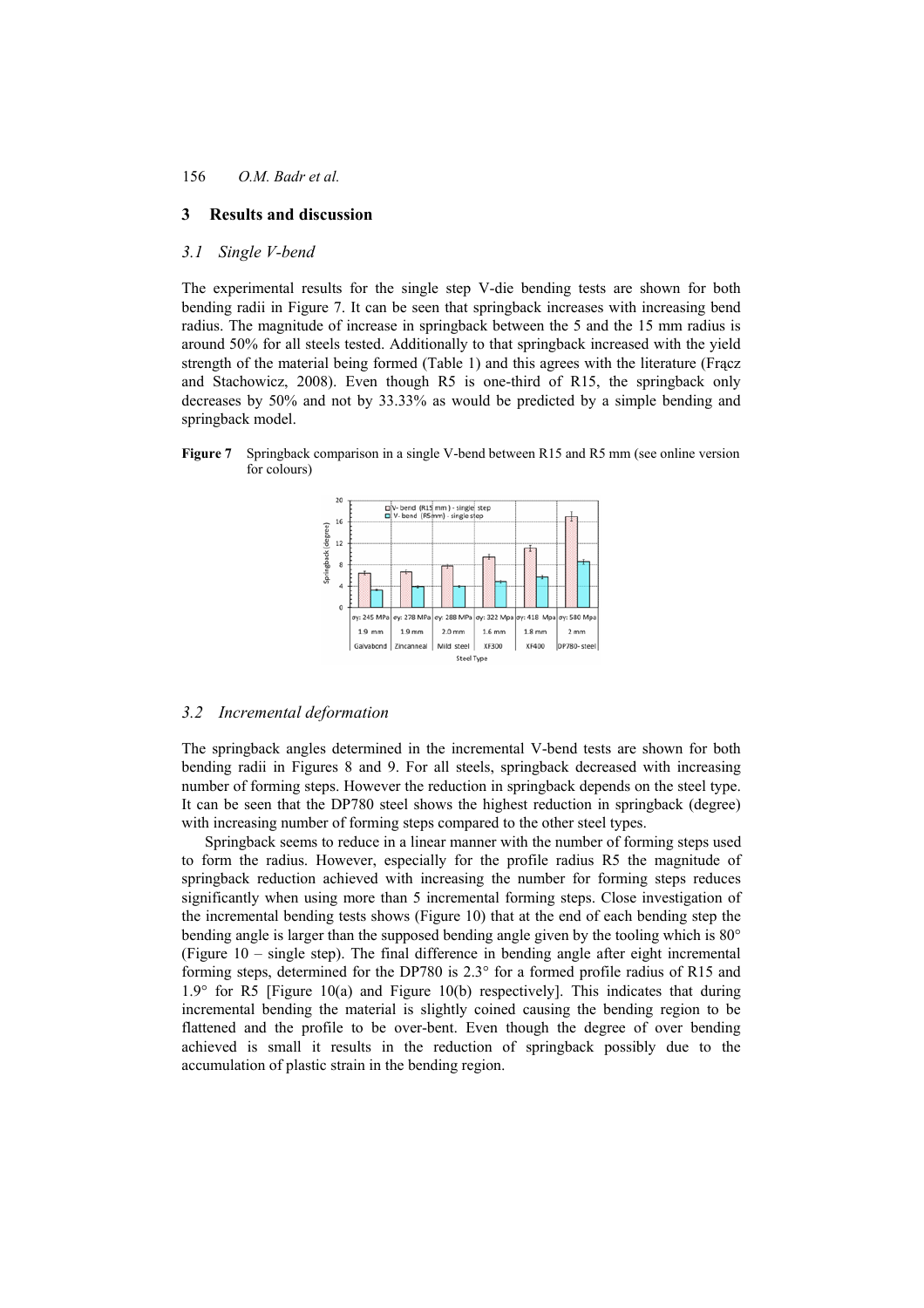

**Figure 8** Change of springback with incremental V-bending for R15 (see online version for colours)

**Figure 9** Change of springback with incremental V-bending for R5 (see online version for colours)



Investigation of the variation of springback for both profile radii as can be seen in Figures 11 and 12 shows that the reduction % in springback with increasing number of bending steps increases with decreasing material strength. This means that the milder steels grades such as the Zincanneal and the Galvabond show a higher sensitivity to incremental bending compared to the higher strength steels grades DP780 and XF400. This could be the result of lower levels of plastic strain accumulated during overbending in the higher strength steel grades due to their high yield strengths.

However, the reduction in springback with incremental bending is apparently to be limited to the maximum over bending angle produced. It can be seen in Figure 10(a) and Figure 10(b) the augment with the overbending angle after five steps 0.06° for Galvabond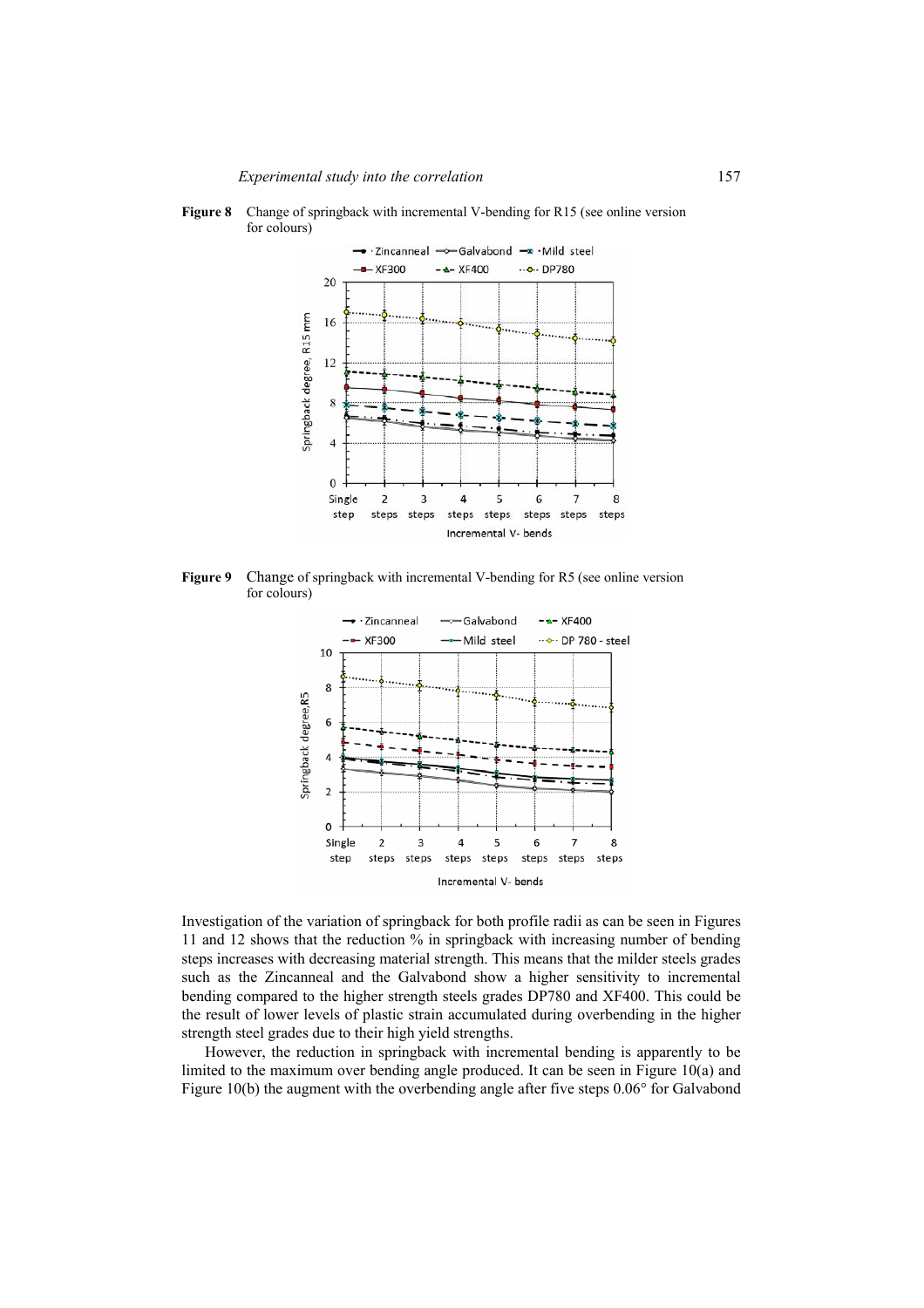and 0.65° for DP780 can be ignored compared to that the first five steps 2.16° for Galvabond and 1.7° for DP780. This accounts for the major reduction and % variation in springback is obtained with six multi steps V-bending in R15 (Figures 8 and 11) and likewise with five multi-steps in R5 (Figures 9 and 12).

**Figure 10** A comparison between bending angle in single, three, five and 8 incremental bends at instant of full loading, (a) Galvabond (b) DP780 (see online version for colours)





(b)

Figure 11 Variation (%) in springback with incremental V-bending for R15 (see online version for colours)

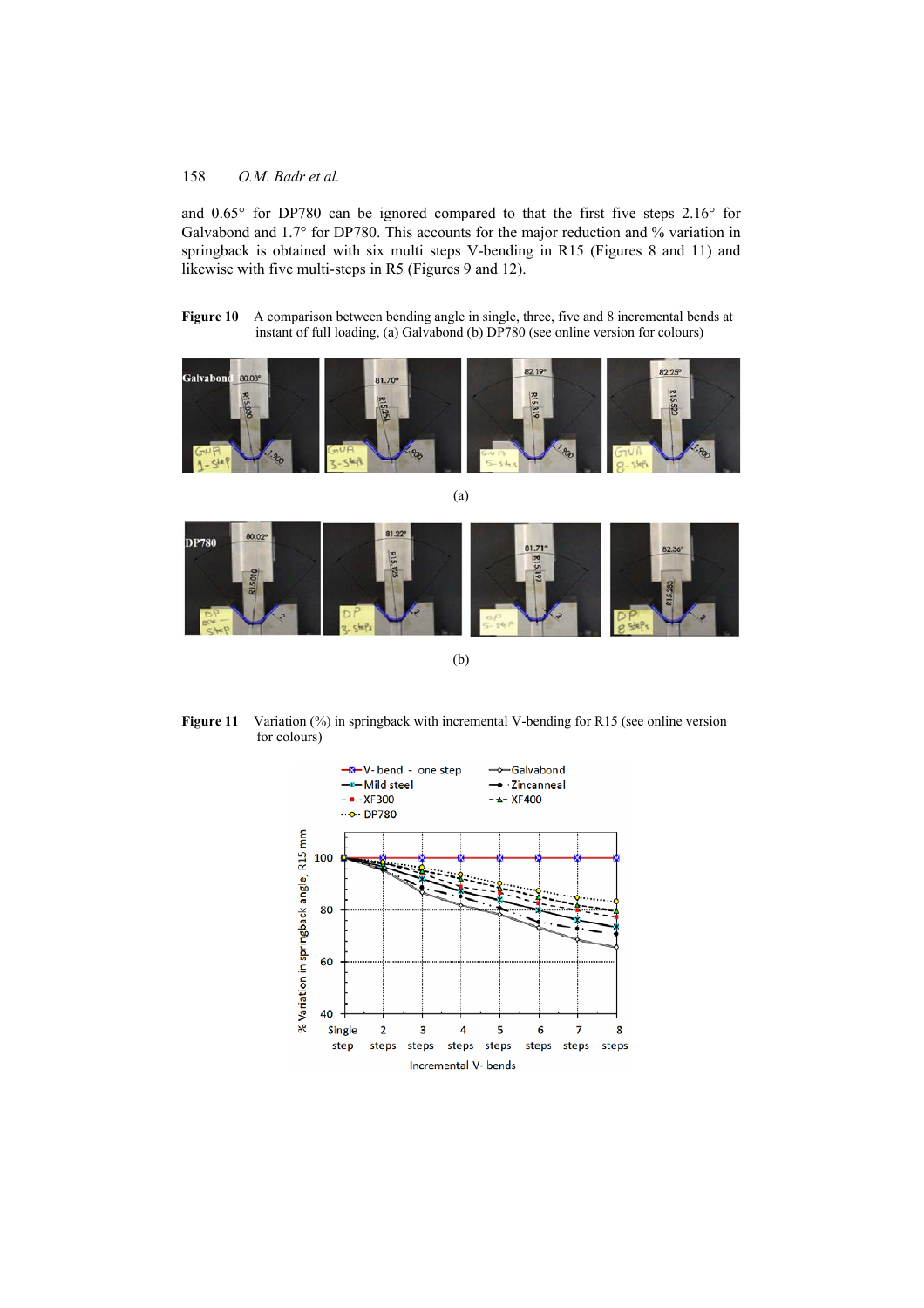

**Figure 12** Variation (%) in springback with incremental V-bending for R5 (see online version for colours)

Overall this study has shown that bending in multiple steps leads to lower springback compared to bending in one single forming operation. This reduction in springback may be due to the accumulation of plastic strain in the bending zone as a result of overbending.

The major deformation mode in cold roll forming is transverse bending and the metal strip is formed by feeding a metal strip through successive pairs of rolls. The material is incrementally bent to shape in the individual forming stations and partially released in between the forming passes; this is a similar forming sequence as in the multi-step V-bending test described above (Figure 6). Therefore, this work suggests that part of the reduction in springback determined in roll forming compared to single step V-die bending may be due to the incremental nature of the roll forming process where the sheet is bent and released in numerous steps in the successive roll stands.

#### **4 Conclusions**

Six samples of automotive steels were bent in a V-die and the springback after release was determined. The forming of two different profile radii was investigated for two forming conditions. In the first the V section was formed in a single step while for the second multiple forming steps were used. In the single bending test springback increased with the profile radius and the yield strength of the material being formed. The multi-step bending tests showed that springback reduces with the number of forming steps that are used to form the section due to the accumulated plastic strain in the bending zone generated during consecutive bending steps. This suggests that the lower springback observed in roll forming compared to single step bending may be partly due to the incremental nature of the roll forming process. This also indicates that springback in roll forming cannot be estimated by experimental tests that are based on single step bending test. It further implies that springback in roll forming may be influenced by process parameters such as pass distance and the number of forming passes used.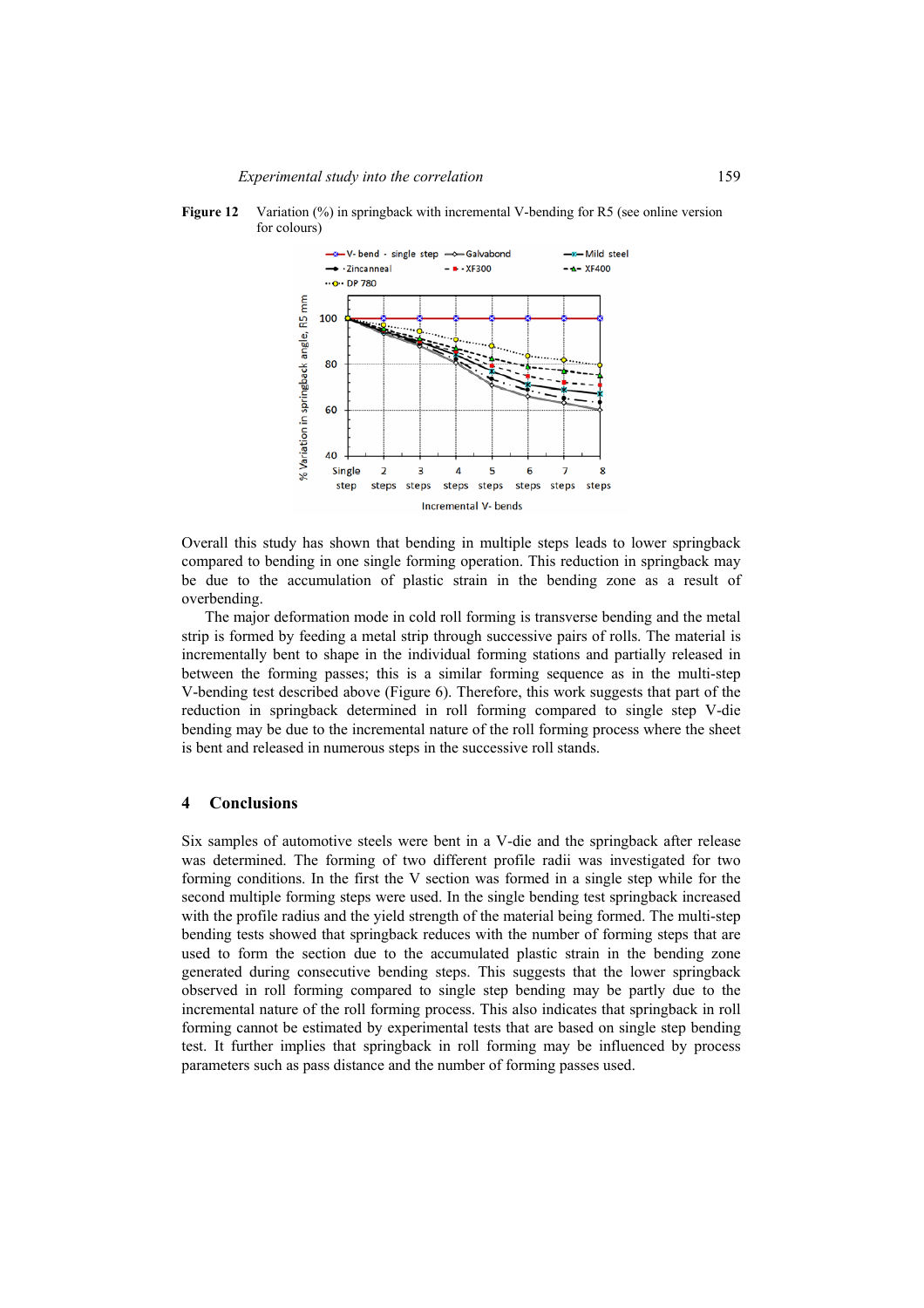#### **Acknowledgements**

The authors would like to acknowledge Emeritus Prof. J.L. Duncan for his help in writing this paper. The authors further appreciate the financial support of the Australian Research Council (ARC Linkage grant – LP0883399), Data M Sheet Metal solutions and Australian Roll Forming Manufacturers.

### **References**

- Andersson, A. (2005) 'Numerical and experimental evaluation of springback in a front side member', *Journal of Materials Processing Technology*, Vol. 169, No. 3, pp.352–356.
- Frącz, W. and Stachowicz, F. (2008) 'Springback phenomenon in sheet metal V-die air bending experimental and numerical study', *Manufacturing and Industrial Engineering*, Vol. 7, No. 2, pp.34–37.
- Garcia-Romeu, M.L., Ciurana, J. and Ferrer, I. (2007) 'Springback determination of sheet metals in an air bending process based on an experimental work', *Journal of Materials Processing Technology*, Vol. 191, Nos. 1–3, pp.174–177.
- Huang, Y-M. and Leu, D-K. (1998) 'Effects of process variables on V-die bending process of steel sheet', *International Journal of Mechanical Sciences*, Vol. 40, No. 7, pp.631–650.
- Jiang, Z.Q. et al. (2010) 'Coupling effects of material properties and the bending angle on the springback angle of a titanium alloy tube during numerically controlled bending', *Materials & Design*, Vol. 31, No. 4, pp.2001–2010.
- Lawanwong, K. and Premanond, V. (2010) 'The study reduction of spring-back in U bending die process', *2010 IEEE*, 1–3 August, pp.V2-84–V2-88.
- Liu, W. et al. (2007) 'Springback prediction for sheet metal forming based on GA-ANN technology', *Journal of Materials Processing Technology*, Vols. 187–188, Nos. 1–3, pp.227–231.
- Mynors, D.J. et al. (2006) 'Controlling the cold roll forming design process', *CIRP Annals Manufacturing Technology*, Vol. 55, No. 1, pp.271–274.
- Sadagopan, S. and Urban, D. (2003) *Formability Characterization of a New Generation of High Strength Steels*, AISI/DOE Technology Roadmap Program 2003, American Iron and Steel Institute Technology Roadmap Program Office, p.171.
- Salonitis, K., Paralikas, J. and Chryssolouris, G. (2009) 'Roll forming of AHSS: numerical simulation and investigation of effects of main process parameters on quality', in Pantelakis, S. and Rodopoulos, C. (Eds.): *Engineering Against Fracture*: *Proceedings of the 1st Conference*, pp.327–336.
- Semiatin, S.L. (Ed.) (2006) 'Metalworking: sheet forming', *ASM Handbook*, Vol. 14B, pp.3–10, 10.1361/asmhba0005100.
- Sweeney, K. and Grunewald, U. (2003) 'The application of roll forming for automotive structural parts', *Journal of Materials Processing Technology*, Vol. 132, Nos. 1–3, pp.9–15.
- Tekaslan, Ö., Seker, U. and Özdemir, A. (2006)' Determining springback amount of steel sheet metal has 0.5 mm thickness in bending dies', *Materials & Design*, Vol. 27, No. 3, pp.251–258.
- Tekiner, Z. (2004) 'An experimental study on the examination of springback of sheet metals with several thicknesses and properties in bending dies', *Journal of Materials Processing Technology*, Vol. 145, No. 1, pp.109–117.
- Vasudevan, D., Srinivasan, R. and Padmanabhan, P. (2011) 'Effect of process parameters on springback behaviour during air bending of electrogalvanised steel sheet', *Journal of Zhejiang University – Science A*, Vol. 12, No. 3, pp.183–189.